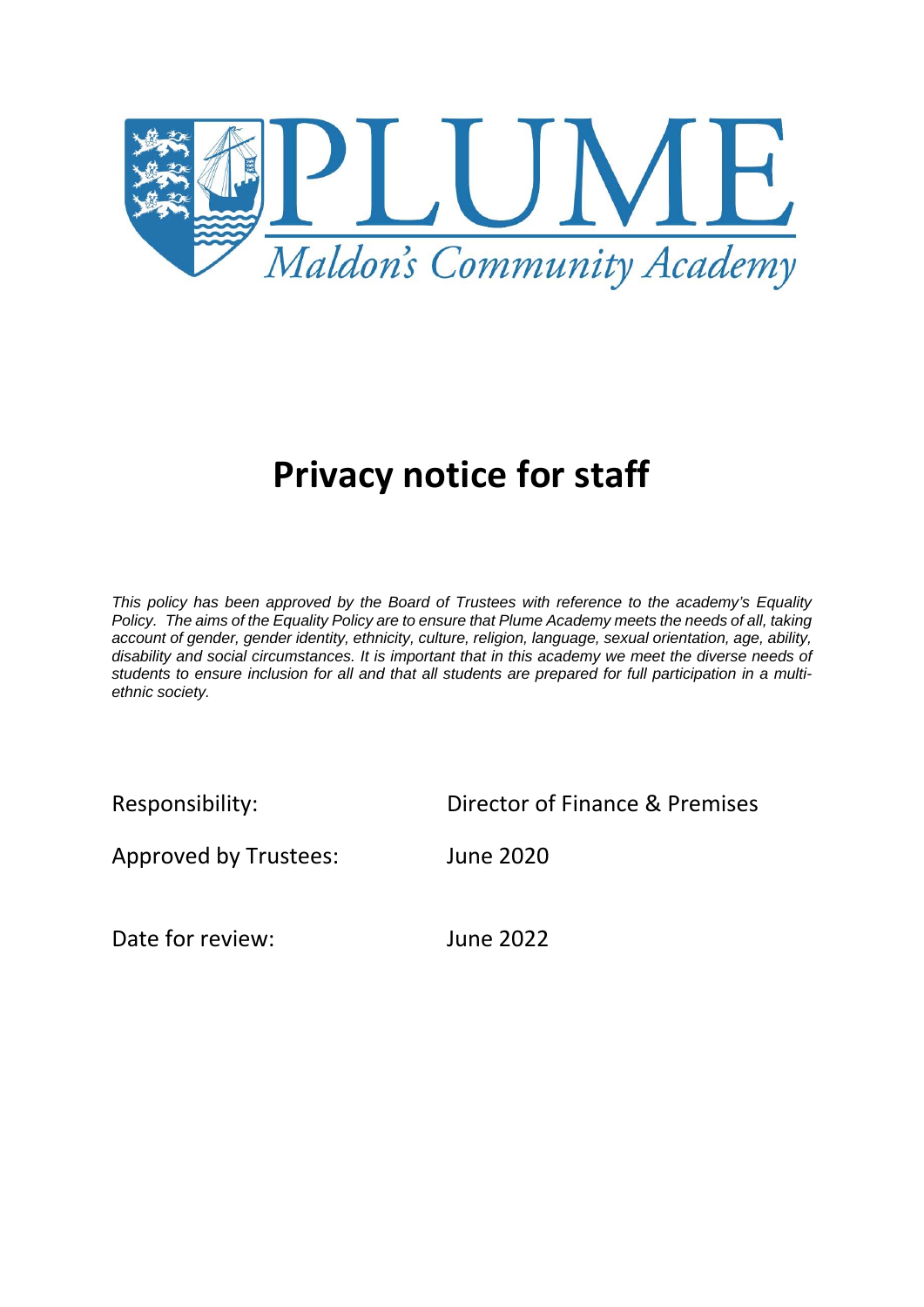# **Privacy Notices ‐ school workforce**

#### **Who we are**

Plume, Maldon's Community Academy is part of the Plume Academy Trust called Plume School. For the purposes of Data Protection legislation, the Academy Trust is the Data Controller. This means it is in charge of personal data about you.

The postal address of the Academy Trust headquarters is: Plume Academy, Fambridge Road, Maldon, CM9 6AB.

The Data Protection Officer for the Trust is Richard Scott. He can be contacted be email: R.Scott@Plume.essex.sch.uk or by phone 01621 879854.

In this policy 'we' and 'us' means the Plume Academy Trust.

#### **How we use your information**

We process personal data relating to those we employ to work or volunteer at, or otherwise engage to work within our Trust. This is for employment purposes to assist in the running of the Trust and/or to enable individuals to be paid.

This personal data includes identifiers such as names and national insurance numbers, employment contracts and remuneration details, qualifications and absence information. It will also include sensitive personal data such as ethnic group, medical information and trade union membership (if you choose to supply this information to us).

During the recruitment process we may receive information about you from a previous employer or an educational establishment which you have previously attended. You will know about this because you will have supplied us with the relevant contact details.

Collecting and using your information in this way is lawful because:

- the processing is necessary for the performance of your employment contract;
- the processing is necessary for the performance of a legal obligation to which the Academy Trust is subject, for example our legal duty to safeguard pupils;
- the processing is necessary to protect the vital interests of others, i.e. to protect pupils from harm; and
- the processing is necessary for the performance of our education function which is a function in the public interest.

When we collect personal information on our forms, we will make it clear whether there is a legal requirement for you to provide it, and whether there is a legal requirement on the Academy Trust to collect it. If there is no legal requirement, then we will explain why we need it and what the consequences are if it is not provided.

## **How we share your information with third parties**

We will not share information about you with third parties without your consent unless the law allows us to.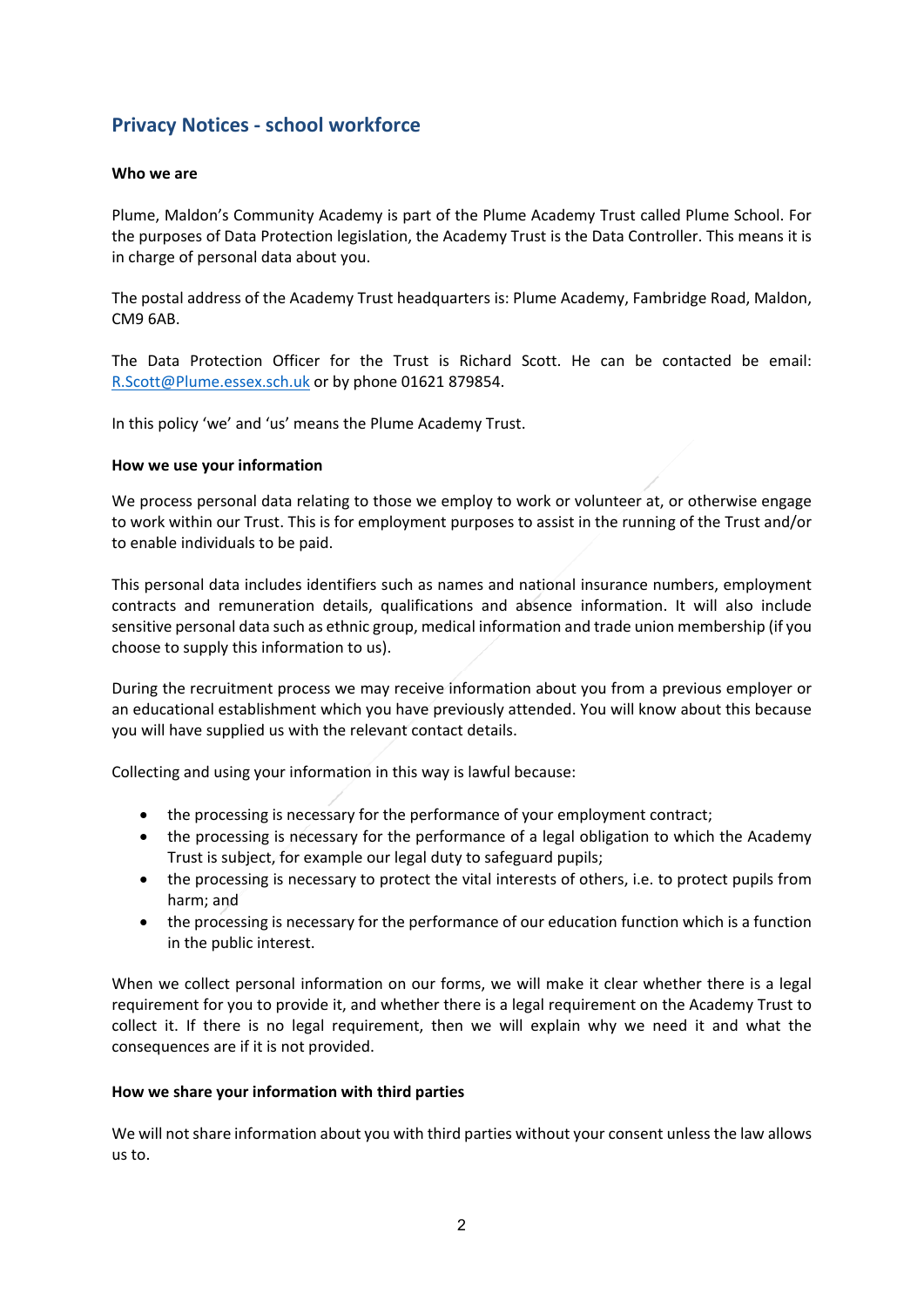We are required, by law, to pass on some of the personal data which we collect to:

- our local authority;
- the Department for Education (DfE); and
- Her Majesty's Revenue & Customs (HMRC).

The collection of this information will benefit both national and local users by:

- improving the management of workforce data across the sector;
- enabling development of a comprehensive picture of the workforce and how it is deployed;
- informing the development of recruitment and retention policies;
- allowing better financial modelling and planning;
- enabling ethnicity and disability monitoring; and
- supporting the work of the School Teachers' Review Body.

If you require more information about how we and/or DfE/HMRC store and use your personal data please visit:

- https://www.Essex.gov.uk
- https://www.gov.uk/data-protection-how-we-collect-and-share-research-data

We disclose personal data about you to the Disclosure and Barring Service for the purposes of carrying out checks on your suitability for work with children.

We disclose details about you including national insurance number and absence information to our payroll provider to enable you to be paid.

We disclose details Human Resource and Legal about you to our HR and Legal Advisors (Stone King LLP) for the purposes of HR management.

We share your identity and pay information with HMRC in conjunction with your legal obligation to pay income tax and make national insurance contributions.

Where you have decided to become part of a salary sacrifice scheme such as that for child care vouchers (EdenRed Ltd) and the 'cycle to work' Cyclescheme Ltd, we share your details with the provider to the extent necessary for them to provide the vouchers to you.

We share your details with your pension provider in order to make sure that you pay the correct amount and maintain your entitlement to a pension upon your retirement. For teachers the scheme is the Teachers' Pension Scheme, for support staff the scheme is Local Government Pension Scheme.

Our disclosures to third parties are lawful because one of the following reasons applies:

- the disclosure is necessary for the performance of your employment contract;
- the disclosure is necessary for the performance of a legal obligation to which the Academy Trust is subject, for example our legal duty to safeguard pupils;
- the disclosure is necessary to protect the vital interests of others, i.e. to protect pupils from harm; and
- the disclosure is necessary for the performance of our education function which is a function in the public interest.